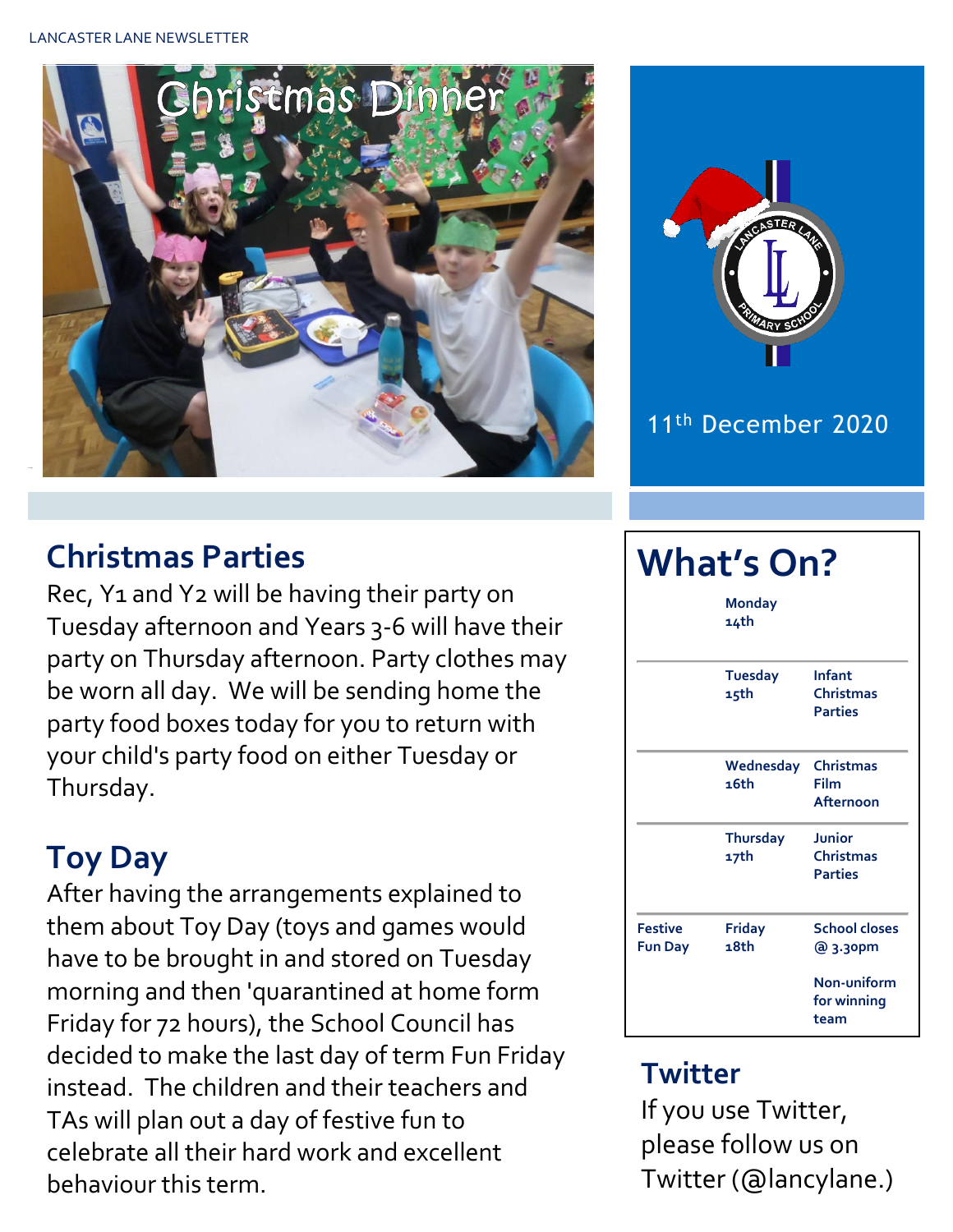## **Covid 19 Risk Assessment**

**Changes To Our Risk Assessment -** No additional changes from the ParentMail sent.

## **Welcome back**

Due to updated government guidelines we are pleased to welcome back Year 4 on Monday.

#### **Christmas Plays**

The teachers are in the process of recording their class's Christmas plays. These will be uploaded to our school's YouTube page and a private link will be sent to parents to be able to view this. This will happen from Wednesday onwards at the earliest. Please bear with us, however, as this is another new skill we are learning this term!

## **Team Point Winners**

On Thursday, we will send a Parentmail saying which team has won most team points this half term. This team can come in non-school uniform on Friday.

## **Christmas Film Afternoon**

As we are unable to go to the pantomime this year, all classes are watching a Christmas film on Wednesday afternoon – ice creams included! (oh yes we are!)

# **Track and Trace**

If your child shows symptoms of coronavirus and tests positive before Christmas Day (25th December), you must inform me by email (head@lancasterlane.lancs.sch.uk). I will then contact all members of that bubble informing them that they must self-isolate for fourteen days. The same will apply should a member of staff test positive.